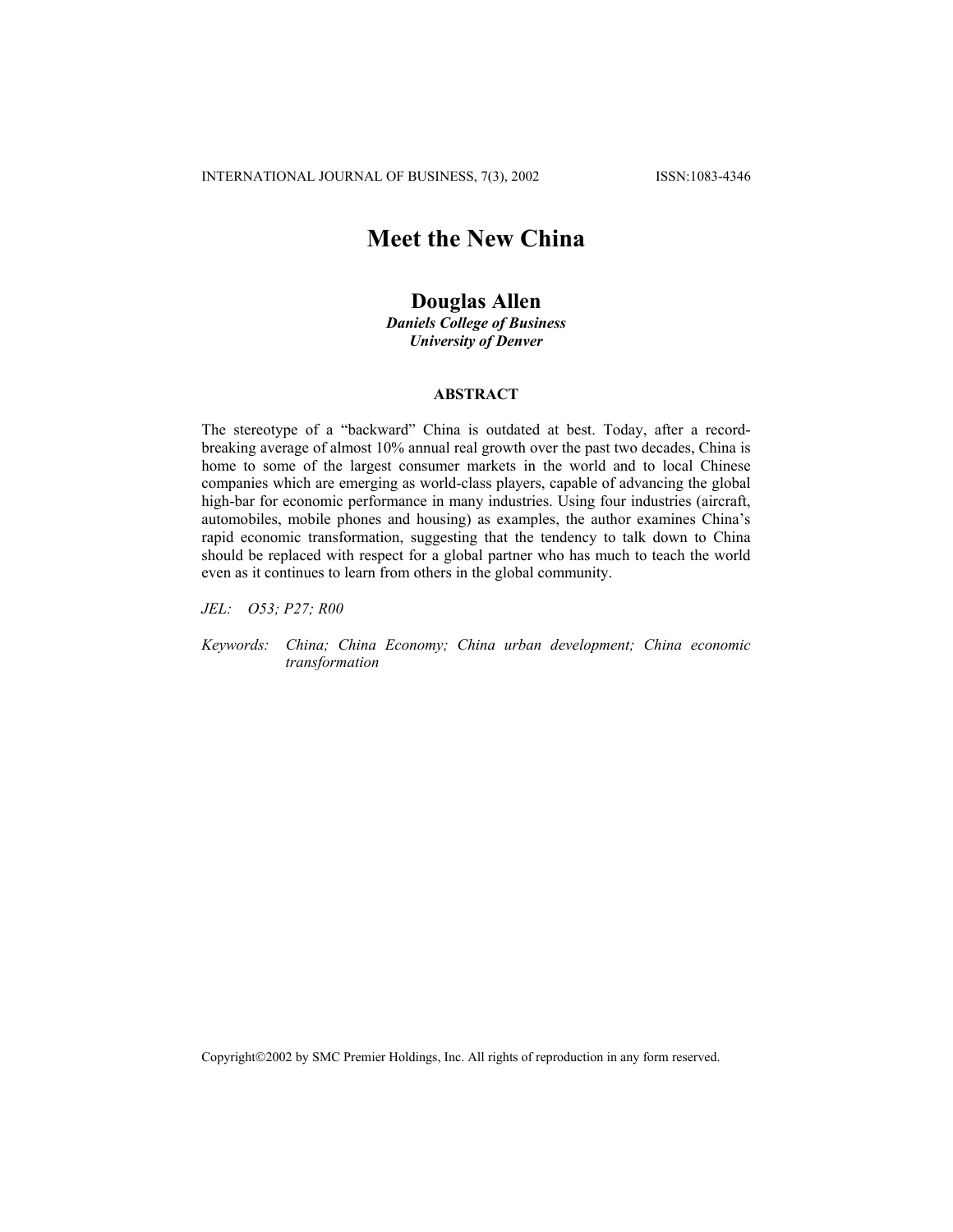## **I. INTRODUCTION**

It is an honor to participate in this conference dedicated to promoting dialogue and improved understanding between China, Taiwan and the United States. I would like to congratulate the conference organizers for their efforts to promote such a worthy goal. In a time of tremendous change, it is even more important to keep lines of communication open and to continuously update our perspective. While this is true in every area of the world, keeping up with China's rapid rate of economic development is particularly challenging.

Change has taken place so quickly in China that attitudes and policies toward China are often based on sadly outdated information. An appreciation for the size, dynamism and global sophistication of this "new China" could at once facilitate the development of a more balanced perspective on China's potential role as a market, competitor and partner in the global economy and hopefully point toward a more productive relationship that can now be developed between China and other countries including Taiwan and the U.S. This paper is offered with the hope that it can provide a small glimpse of the new China and encourage conference participants to take a new look for themselves at how far China has come in a very short period of time.

# **II. NEEDED: A NEW MINDSET TOWARD CHINA**

The stereotype of a "backward" China is terribly outdated at best. China possesses one of the richest heritages of culture, enterprise, invention and wealth dating back more than a thousand years. While proudly conscious of this history, China is not looking backwards as it builds a new economic reality. Today, after a world-record breaking average of almost 10% annual real growth over the past two decades, China is home to some of the largest consumer markets in the world and to local Chinese companies which are emerging as world-class players, capable of advancing the global high-bar for economic performance in many industries. A tendency to talk down to China must be replaced with respect for a global partner who has much to teach the world even as it continues to learn from others in the global community.

#### **A. Is China a Developing or an Industrialized Country?**

As China prepares for admission to the WTO and emerges as one of the world's economic superpowers, a continuing debate exists over whether it should be viewed and treated as an industrialized or a developing country. For astute students of the economy of China, the answer is quite clear. *Yes*, China is a developing country and *yes* China is an industrialized country. A reasonable assessment of China must acknowledge both realities.

## **B. In China, New Meets Old**

Meet the new China. Fastest growing economy in the world during the decade of the 1990s. Soon to join the WTO. Sleek, modern market sought by almost every giant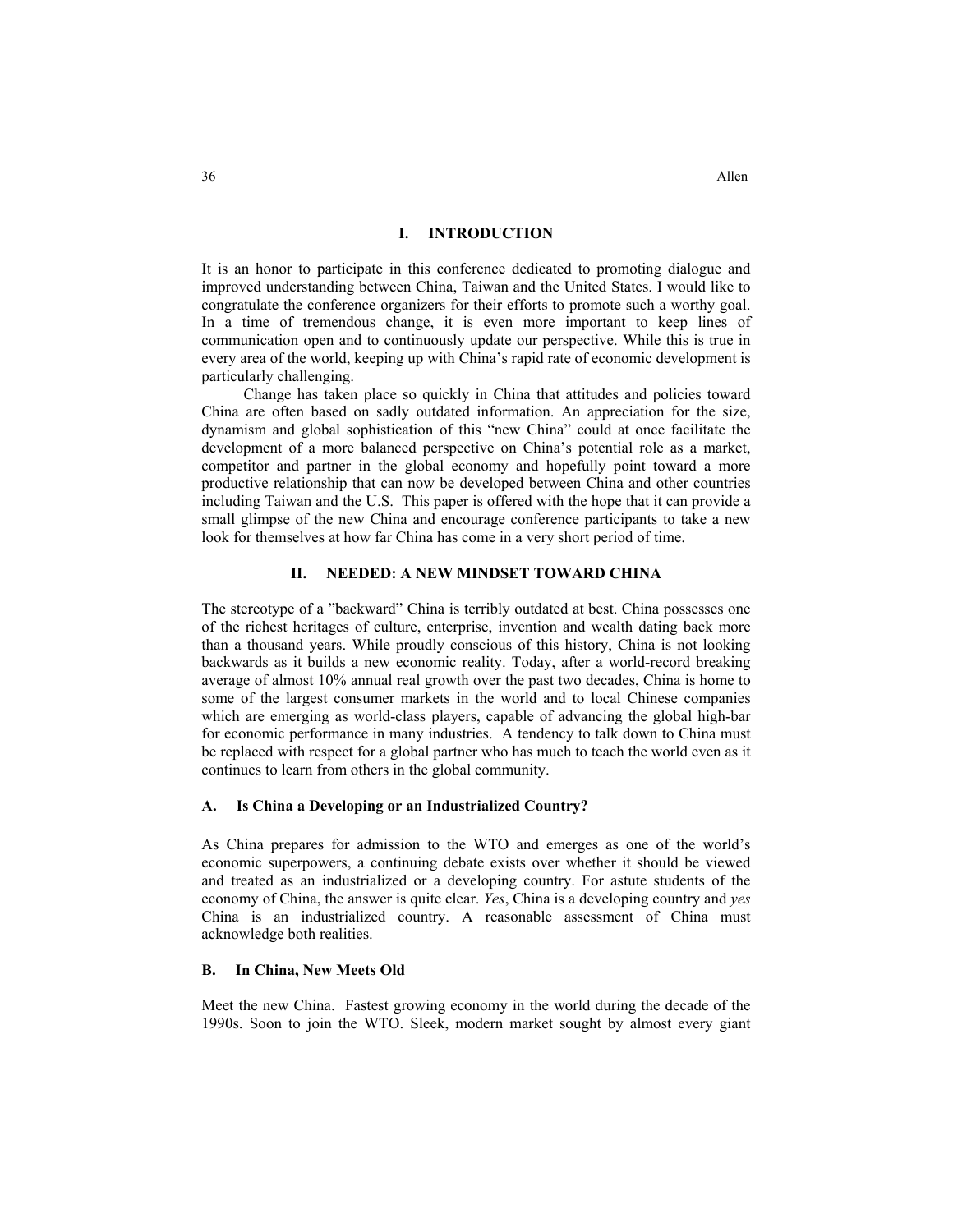MNC in the world. Increasingly powerful member of the global community of nations. Home to what could become within the next 30 years, the largest economy in the world (Liu, 2001).

Meet the "New Beijing" as posters celebrating the city's successful bid for the 2008 Olympics proclaim. Beijing is fast becoming a world-class home of striking traditional and modern Chinese and international architecture. In China's capital, resident and visitor alike experience a visual feast seldom, if ever, encountered elsewhere in the world. Beijing, a city with all the controversial standardization that seems to accompany the status of "modern" no matter where in the world the city is located. Approximately thirty Starbucks, countless KFC and McDonalds restaurants, Schlotsky's Delis, Outback Steakhouses and even a Rainforest Cafe join local favorites such as the famous Beijing duck restaurant Qian Jude and thousands of other local restaurants in serving up a wide variety of world class fare.

For better and worse, Beijing has reached a threshold. This year, for the first time in this writer's experience after twenty visits to China over nine years, often with executive MBA students from the University of Denver, disappointment was expressed by some students that Beijing was becoming similar in appearance to the many other great cities in the world such as Singapore, Hong Kong, New York, Paris or London.

In many cities, particularly across the eastern region of China, the situation is similar to that in Beijing. As a result, a strong case can indeed be made that China has achieved the strength and economic status of industrialized country. Many of the 400 million urban dwellers in China's cities are experiencing, as first hand observers and participants, this rapid economic transformation.

Yet 900 million residents are simultaneously experiencing a very different China. Many of these rural dwellers are living at the subsistence level, often raising their own food and deriving little or no cash income from the booming economy of the cities. Their daily economic lifestyle has changed little over the past century with handguided wooden plows as the primary means for cultivating fields and simple homes comprised of mud walls and grass roofs commonly providing shelter. Significant numbers of rural inhabitants remain without electricity, and a variety of other basic amenities.

With the largest rural population in the world, the challenge facing China to facilitate and accelerate social and economic development in the countryside is tremendous. Over the past 50 years, China has made tremendous strides in some areas. Inheriting an education system in 1949 in which only 20% of school aged children were enrolled and a country-wide literacy rate of 20% (China Editorial Handbook Committee, 1983), the government designed and deployed a national system of education that has increased the literacy rate to better than 90% today (National Center for Education Development Research, 1994). Meanwhile rural infrastructure has been enhanced so that access to electricity, television, water and other amenities is becoming widespread. A far-flung network of extension officers providing advice to improve crop yields has helped to bring China to near food self-sufficiency, and further massive infrastructural development is targeted for the western regions of China over the next 5 years.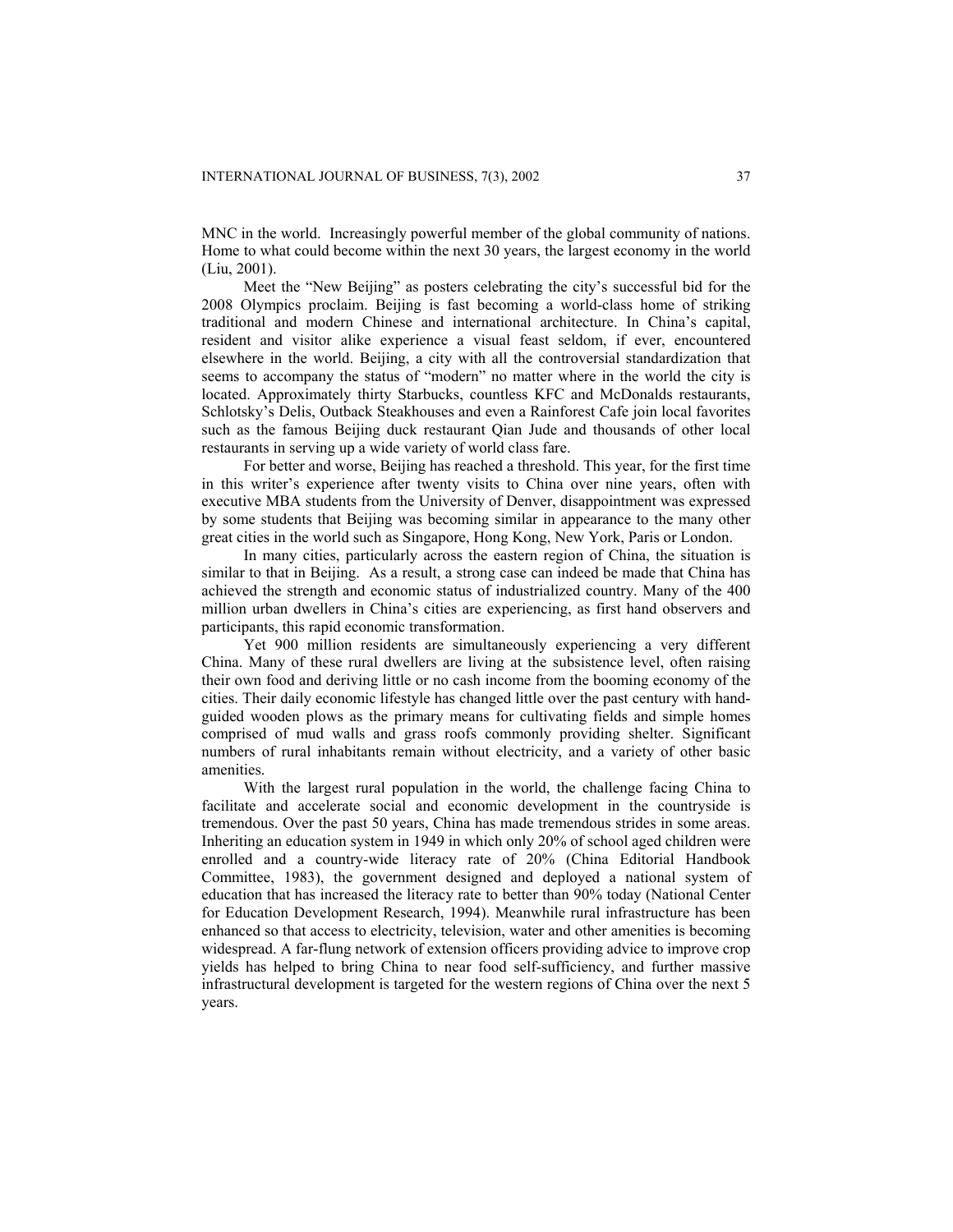Perhaps even more stunning, the "old" China and the "new" China often coexist in virtually the same space. It is not unusual to see wooden donkey carts crossing bridges over 120 kilometer per hour expressways. Farmers using oxen drawn plows return home at night to watch multiple and even foreign television channels pulled in by a satellite dish. In cities, impoverished shantytowns sit nestled in the shadow of towering glass skyscrapers, and electronic calculators and computers can be purchased in small stores where the cashier will calculate the amount of purchase on an abacus.

China's economy is at once appropriately characterized as developing and industrialized. Unfortunately, much of the global media and too many of the world's public and government officials continue to focus on the old China, largely ignoring the new. This unfortunate and outdated perspective all too often drives public attitude and government policy towards China making it much more difficult to build an effective working relationship.

#### **III. THE GROWING AND GROANING ECONOMY OF CHINA**

Notwithstanding the dichotomous reality of China's economy and the extremely modest circumstances under which a large majority of its population are living, China is emerging as an economic powerhouse. As stated earlier, since 1978, China's overall economy averaged just fewer than 10% real growth annually and has more than quadrupled in size. Even this fact understates the experience of some cities and provinces where sustained annual economic growth rates as high as 20-30% were experienced during much of the decade of the 90s.

The full impact of these numbers is often not well understood, in part, because the stereotype of the "old" China runs so deep. It is often argued for instance, that while the rate of growth in China is indeed large, the base markets are so small that the scale remains insignificant. In reality, China's GDP broke the US\$1 trillion mark in 2000 (China Daily, 2000) just 10% smaller than the GDP of the UK. Using a purchasing power parity calculation, China's GDP is revised to US\$4.8 trillion, the second largest economy in the world (CIA World Factbook, 2000).

Others will argue that the average per capita GDP (US\$849 or US\$3,800PPP) shows that the Chinese consumer has little buying power and enjoys an extremely modest material standard of living. However, if one takes into consideration the vast difference in living standards between different areas of China, as described earlier, a different picture emerges. By many measures, China now has the largest middle class population in the world, resident largely in the urban areas described above. Consumer and industrial markets supporting the continuing demand for products emerging from this relatively affluent group are well developed and extremely large. Even now, China is the largest market in the world for many products including tobacco and air conditioners. It is the second largest market in the world for roll film and is projected to be the largest digital camera market in the world by 2004.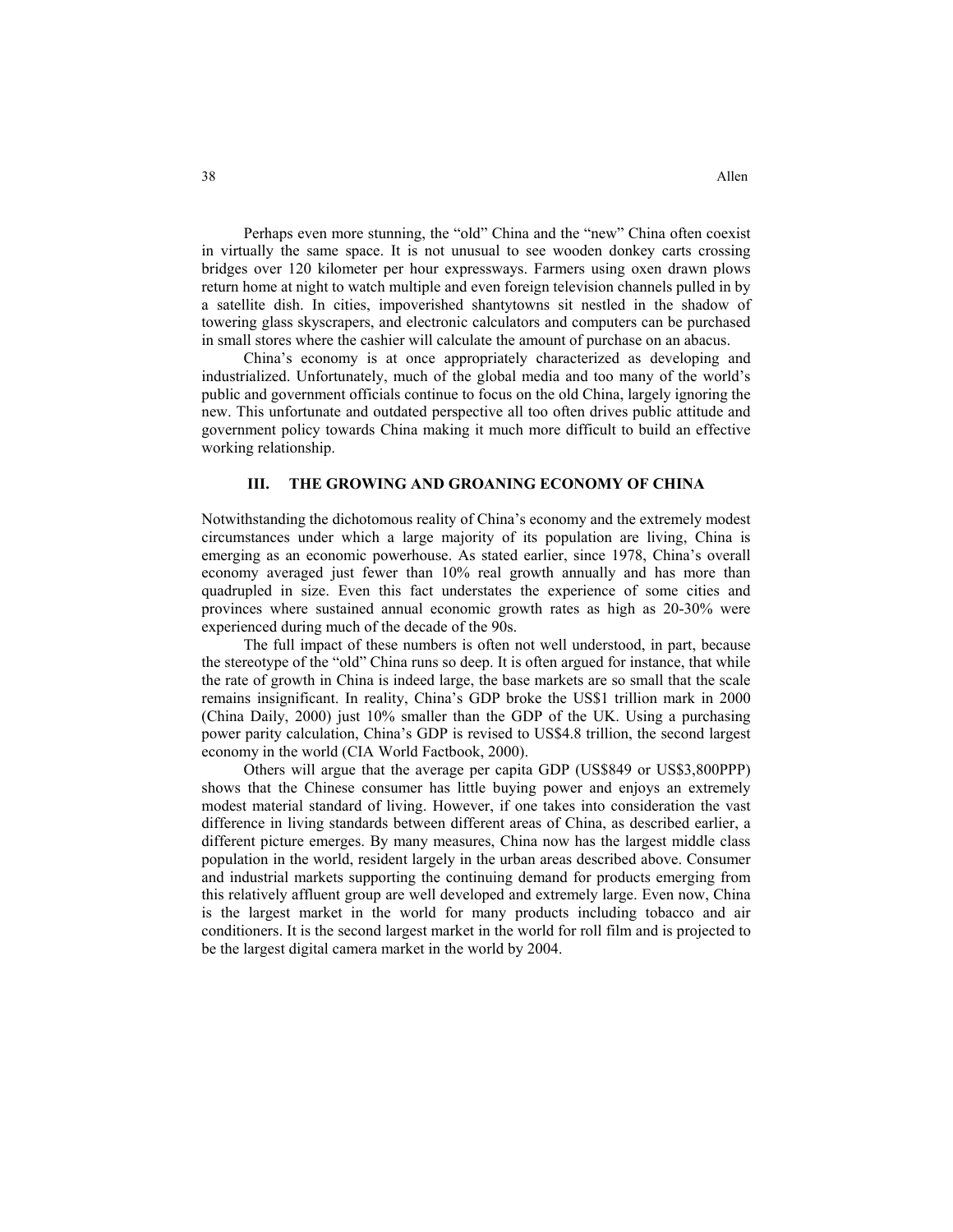#### **A. Four Indicator Industries to Watch in China**

In the following paragraphs, a brief perspective on four sample industries is offered to provide a feel for the sweeping changes taking place across the Chinese economy and the market scale that has already been achieved. Brief consideration of upstream (largely infrastructural) and downstream (largely consumer) industries is provided to demonstrate the broad impact that just these industries are exerting on the overall economy.

## **1. Aircraft**

Air travel grew at an average rate of 19% per year from 1985 to 1995. This rate slowed to around 7% per year through 2000. Boeing estimates the market for commercial jet aircraft in China at more than 1700 units worth US\$144 billion over the next 20 years. This makes China the second largest jet aircraft market in the world after the U.S. (Boeing, 2000). Boeing sales in the China market (shared largely with the European consortium, Airbus) are estimated to employ as many as 100,000 U.S. workers on an ongoing basis.

Upstream - In support of that growth, the Chinese government is in the middle of a plan to build or substantially upgrade 300 airports in China during the 1990s and the first decade of the  $21<sup>st</sup>$  century. While new airports in key cities such as Beijing and Shanghai are part of this plan, the impact extends well beyond showcase cities. Over the past ten years, air travelers have experienced the benefit of upgraded or new airport facilities as they travel to large and small cities in many parts of the country.

Downstream – International and domestic travel is becoming one of the new and highly valued leisure activities in China. Legions of Chinese tourists are making their way by train and increasingly by 747 and 777 to popular historic locations such as the Great Wall in Beijing, the Terra Cotta warriors in Xian, the Yangze River Three Gorges dam site near Yichang, and the scenic area of Guelin just to name a few. To support this trend, large-scale investment in hotels, restaurants and other tourist services is taking place. Gift, camera, film and film development shops have become pervasive along with a variety of other tourist-oriented services.

Travel by Chinese outside of China is becoming very popular as well. An estimated 8.4 million Chinese citizens traveled abroad in 1998 (Xu, 1999). Increasing numbers of Chinese tourists are traveling to Europe and other Asian countries on vacations and for business. Many more Chinese tourists would target the U.S. for travel as well, but U.S. visa regulations make such travel difficult at this time.

#### **2. Automobiles**

In 1990, there was virtually no market in China for the purchase of personal automobiles. Personal travel took place by foot or on bicycles (approximately 8 million bicycles existed in Beijing alone) while public taxis, buses, trams, subways and trains were the mainstays of longer distance travel. China's fleet of automobiles consisted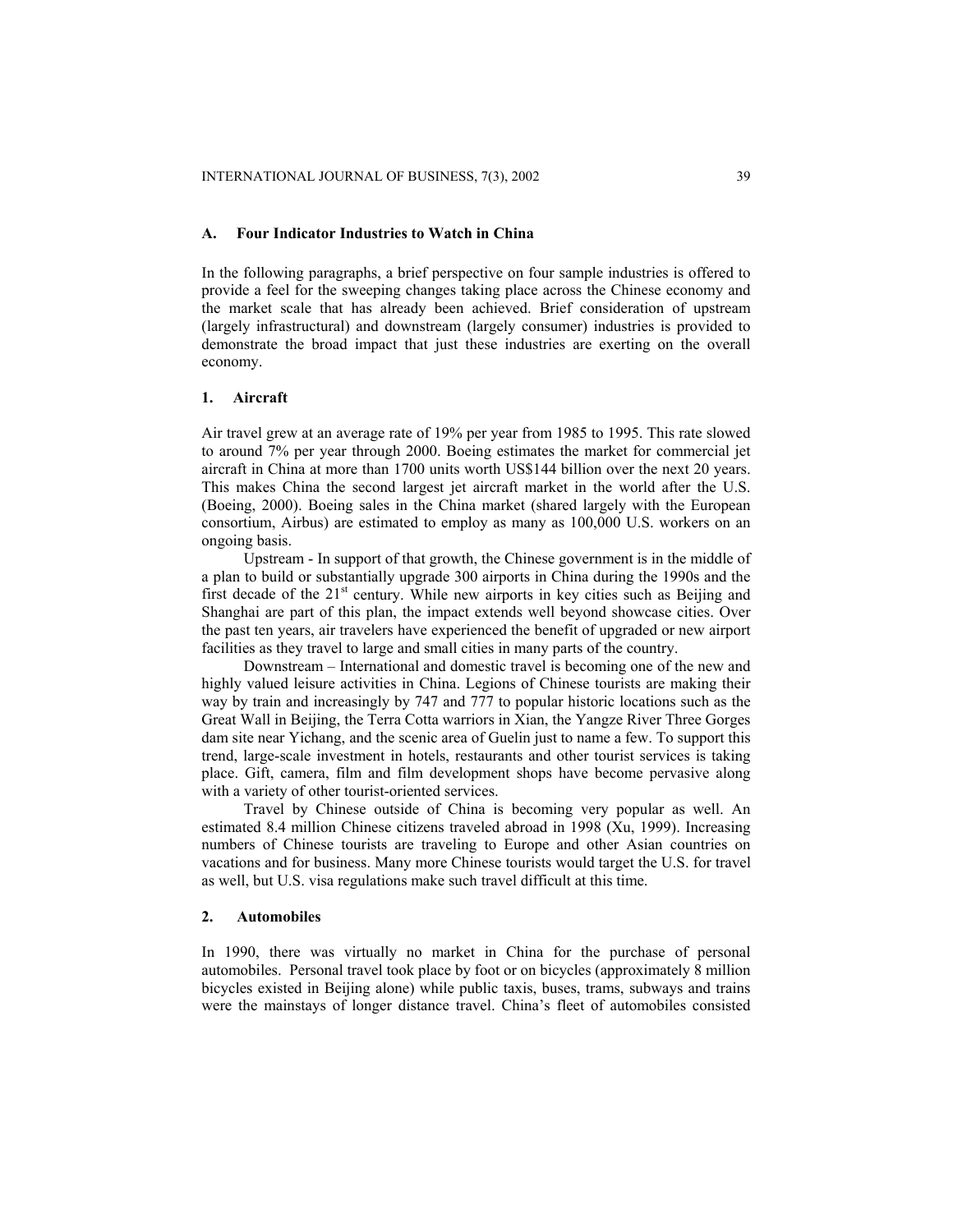largely of taxis and official vehicles operated by the government, universities and enterprises.

Over the past decade, the Chinese government has set out to systematically alter this transportation profile. Relying on the conventional wisdom of many leading economists that a strong auto industry is an important "pillar" of an industrialized economy and perhaps a prerequisite for the transition from developing to industrialized economic status, China systematically supported the rapid growth and development of its auto industry (Consulate General, 2000).

To facilitate this transition, the government allowed increasing international participation in the industry. Companies such as Volkswagen, General Motors, Honda, Kia, Citroen and others made substantial investment in manufacturing facilities. General Motors, alone, invested US\$1.6 billion in a plant designed to produce 100,000 vehicles per year (Gilley, Lawrence and Holland, 1999). By the end of 1998, over 4 million cars were privately owned in China (Consulate General, 2000). Today, many professional employees own their own cars and some dual income professional families own two cars.

The experience of one U.S. MNC is instructive: In 1993, not one of the then 250 Chinese local employees owned a car. By 1999, it was estimated that as many as one third of the 2500 employees of this same company owned their own car. In that same year, the Beijing auto show attracted an estimated 250,000 people to view its exhibition of vehicles. Honda estimates the upscale auto market in China targeted by their Accord (selling in China for US\$36,000) to be approximately 1 million units – larger than the comparable market in all of the rest of Southeast Asia combined (Landers, 1999).

On recent visits to China, this writer has been driven around town by an increasingly diverse array of private car owners including former students who have become young managers and professionals in their companies, entrepreneurs who have started up their own companies, current students who are between jobs, even a retired music professor.

Upstream – An amazing array of roads has been developed to accommodate the growth of personal vehicles. In the early 1990s China's first high speed (120 km/hour) limited access roads were developed to provide links between such locations as the industrial city of Shenyang and the port city of Dalian and between the booming economic centers of Guangzhou and Shenzhen in the south with Hong Kong. Beltways and freeways were built to ease the increasing traffic congestion in the larger cities.

In Shanghai, for instance, a four lane elevated beltway covering a distance of 60 kilometers was constructed around the city in less than one year. In Beijing, the first limited access road was completed in 1992. Referred to as the second ring road, it served as a beltway to facilitate travel around the city. By 2000, this road had been supplemented with a myriad of urban roads and beltways including an airport expressway, a third ring road, and a fourth ring road. Each of these ring roads offered new development opportunities in previously remote areas surrounding the city. A fifth ring is already anticipated.

Downstream – Across China, entirely new industry segments are emerging to support car ownership. Numerous automotive repair shops are appearing along with car washes and gas stations. Public buildings are built with vastly more parking space to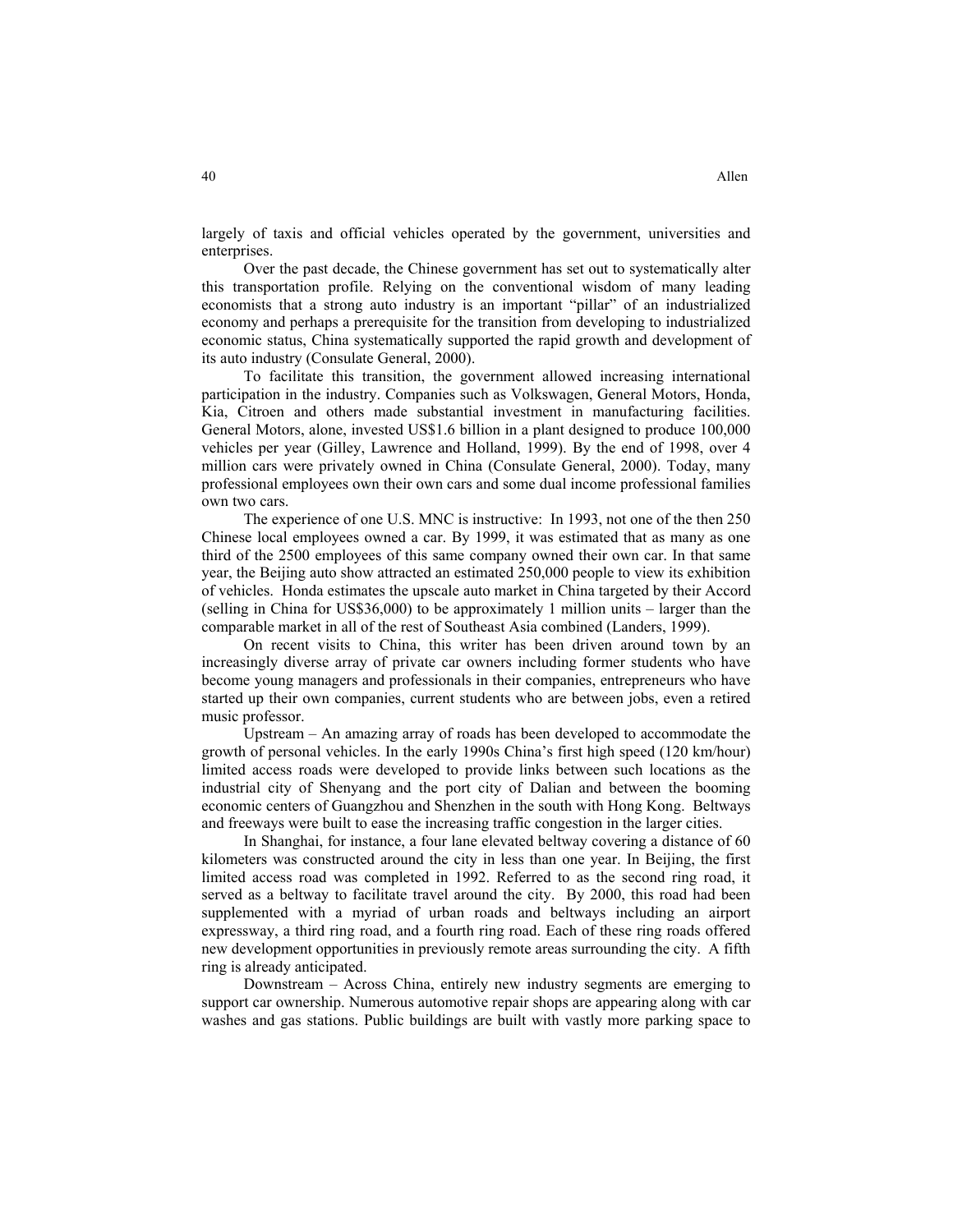accommodate the explosion in car ownership. Residential construction often includes larger parking lots and private garages available at steep prices to increasingly affluent residents. Many department stores now include an area dedicated to displays of auto accessories such as steering wheel covers, driving gloves, decorations, and air fresheners. Amazingly, Beijing is even home to at least one drive-in movie theater.

#### **3. Mobile Phones**

This year, China is expected to become the largest mobile phone market in the world surpassing the U.S. with over 100 million mobile phones in service. Forecasts call for continued growth in the mobile phone market of 50% per year (Morais, 2001) and suggest that by 2004, China could have 250 million phones in service representing one fourth of the world's total. With Nokia and Motorola leading the way, most international mobile phone producers are present in the China market competing with at least twelve local Chinese mobile phone producers.

Driven in part by a shortage of landlines, the proliferation of mobile phones has now become an ingrained part of the culture for a significant portion of the Chinese population. Restaurants, stores and streets reverberate with the sound of personalized phone rings and animated phone conversation as Chinese citizens, young and old, display late model international and local brand name phones offering features which are, in some cases, available in China before they become available in other major world markets.

Upstream – Tremendous infrastructural development is required to support the growth of service providers. Networks and servers need to be installed and maintained to increase capacity and extend coverage. New technology needed to support enhanced services and new communication standards along with forecasted rapid further growth in end-users promises to keep this industry growing at a rapid pace over the next decade.

Although e-commerce has taken off slowly in China, some limited success stories already exist. The Gartner Group has predicted that the proliferation of mobile phone useage in Asia is setting the scene for expanded wireless Internet access (*Asia Business*, 2001). This can in turn lead to expanded e-commerce opportunity. Before large-scale wireless or wired e-commerce can be implemented, however, payment and delivery challenges must be addressed (Sliwa, 2001).

As a result, opportunities exist for banks to develop further, their credit and debit card services. However, they may encounter new sources of competition such a phone billing services and others players who could develop alternative e-commerce payment vehicles. Meanwhile, China's government postal service along with FedEx and other private sector delivery services can pursue new opportunities to move products from sellers to buyers – many of whom may be ordering goods from mobile sites away from their home or business address.

Downstream – The after market for accessories supplied by original equipment manufacturers as well as many others is rapidly becoming a large industry in and of itself. Brightly colored faces, phone covers, batteries, chargers, are all widely available in department stores, markets and on the streets of Chinese cities. Repair and service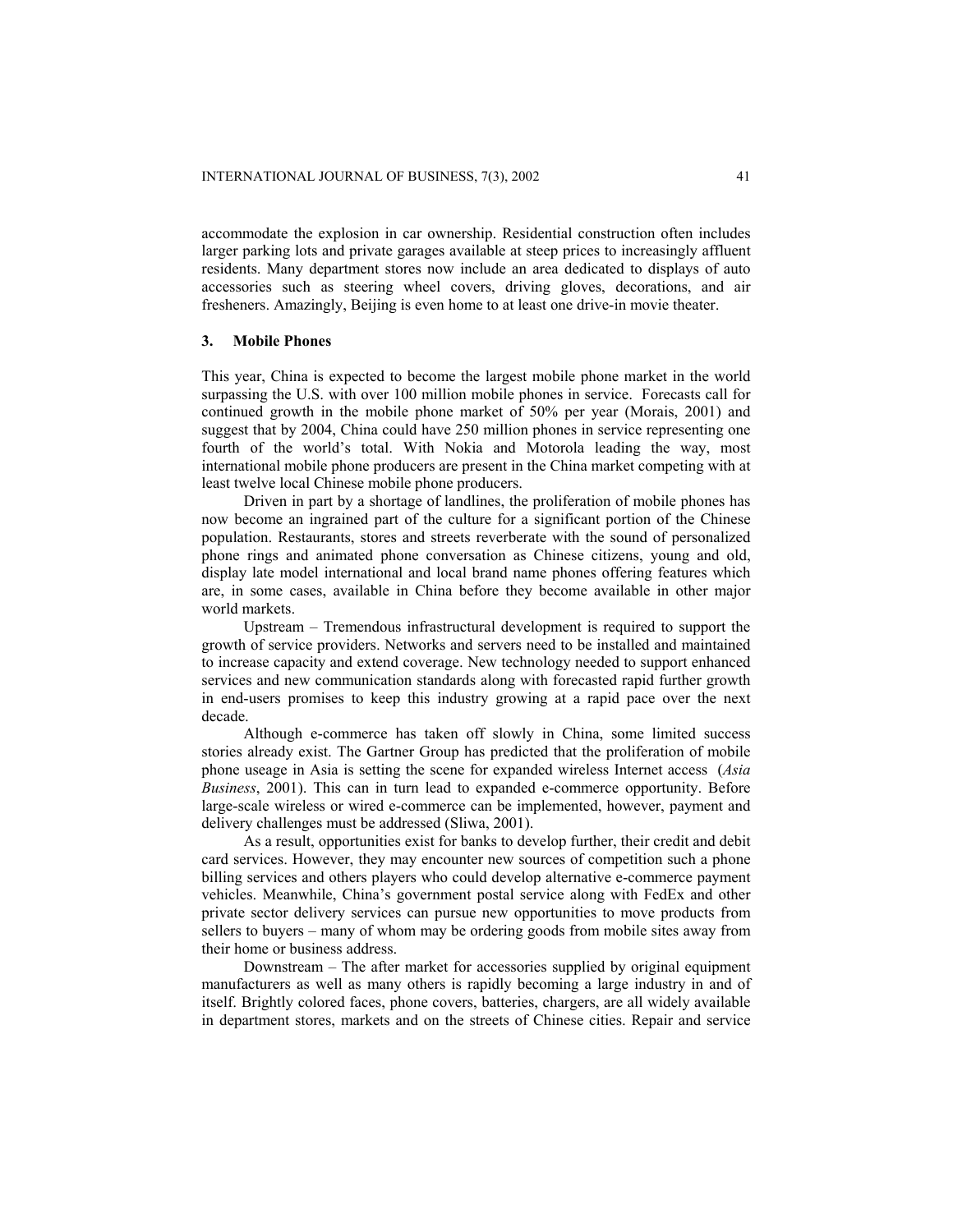centers are also proliferating – some with guaranteed one hour turn around (Morais, 2001) - even though many consumers upgrade their phone with a new model well before it needs service.

Online services will be one of the biggest growth opportunities as providers develop new services to offer their customers. Services such as WAP (wireless application protocol) and 3G (third generation mobile phone technology including significantly expanded access to the internet) have proliferated much more slowly than expected but still loom on the horizon. Other services such as SMS (short message service) are catching on more quickly. Phones that store and play MP3 format music are beginning to appear on the market and the advent of a range of other services is expected in the near future.

## **4. Housing**

Until the early 1990s, almost all housing in China was provided by the work unit or *danwei*. Early foreign joint ventures relied on the local partner in the JV to provide housing for employees. But as more multinationals began to establish themselves as wholly owned foreign enterprises or WOFEs, the challenge of providing for housing began to fall more squarely on the shoulders of the MNCs themselves. Some foreign companies developed housing complexes for their employees in much the same spirit as the work units. Early pioneers such as IBM crafted more creative solutions including housing purchase subsidies and other programs which allowed employees to actually own their own housing (Allen, Burgoyne and Wirtzfeld, 1996).

By the mid 1990s, a major change in housing patterns was underway and housing reform was identified as one of the high priority issues by the government. As unprecedented levels of construction activity – primarily focused on business and office buildings continued to change the face of countless Chinese cities, many residents living close to city centers were relocated to surrounding residential areas that were built to accommodate displaced individuals. Employees working in the many *danwei* were encouraged to purchase their current housing, which was offered to them at a fraction (perhaps 10%) of a theoretical market value (Zhang, 2001). Salaries began to rise to reflect a new assumption that employees would be responsible for acquiring and paying for their own housing.

By the late 1990s a boom in mostly high-rise housing was occurring in many cities throughout China. Playing a major role in promoting this trend, the government is investing US\$25 billion per year in new housing (*World Trade*, 2001). In most cases, the new housing represents a quantum improvement over the housing that has previously been provided by the *danwei*. While much of the new housing is still quite basic, it is usually larger, with better facilities than the previously available housing. The average living area in Shanghai, for instance, rose almost 30% from 6.6 to 9 square meters per resident between 1990 and 1997 (Cong, 1998). For employees living on more modest salaries, millions of existing apartments are being upgraded and refurbished for sale as well (Firmin, 2001).

Upscale high-rise neighborhoods are also being built on the outskirts of cities. Appealing to the upwardly mobile professionals, these forests of 20-30 story buildings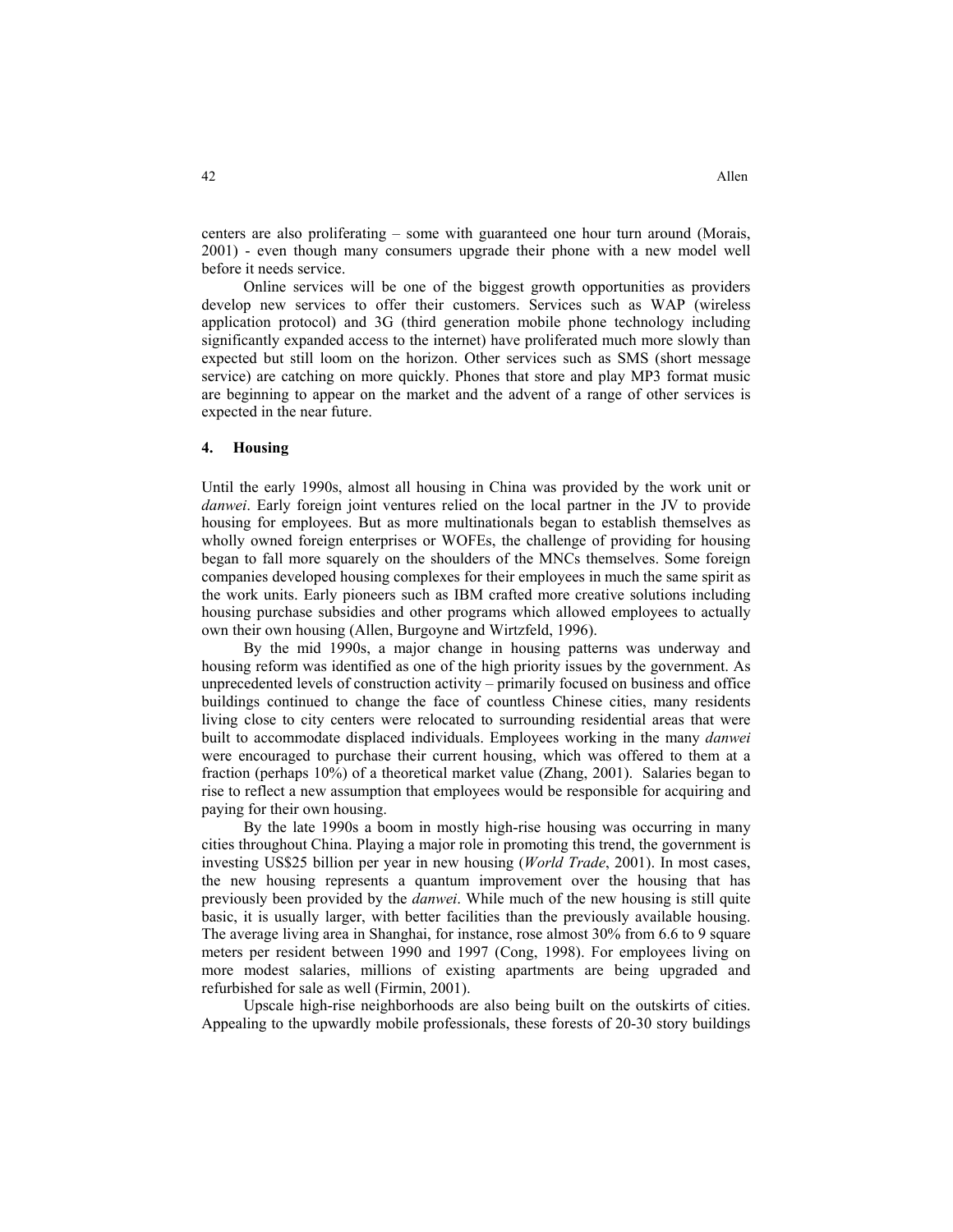often include attractive grassy green park areas, playgrounds for kids, restaurants, supermarkets, schools, and other facilities on site.

Many economists believe that the housing industry has become a primary economic driver for China. A Gallop survey of Chinese consumers in 1999 indicated that fully 10% of respondents anticipated purchasing their own housing within the next 2 years. Forecasts anticipate the need in China for 3 billion square meters of new housing per year between 2001 and 2006 (*World Trade*, 2001).

Upstream – Tremendous infrastructural development is supporting this housing boom. Early neighborhoods located on the outskirts of cities were often isolated without convenient access to basic amenities such as stores, schools and other support services. Road access and public transportation had to be improved in order to facilitate access to areas previously used as farmland. New sources of electricity were required to support increasing adoption of appliances such as larger refrigerators, hot water heaters, brighter lights, washing machines, microwave ovens, air conditioners, heaters, computers and a range of audiovisual equipment.

Banks have been vigorously developing mortgage programs to facilitate the purchase of housing. Virtually non-existent before 1995, mortgage loans had ballooned to US\$1.2 billion just two years later in 1997 (Roberts, 1997). Early mortgage programs offering close to consumer credit card interest rates and five to seven year payback periods have now been revised to offer lower rates and as much as twenty year payback timeframes (*Asian Business*, 1999). Interestingly, many banks have been anxious to participate in the mortgage industry because of the exceedingly low default rate of 1- 2% (Roberts, 1997). The mortgage program operated by the city of Shanghai reported that it had not encountered even one default by the end of 1997 (Cong, 1998).

Downstream – When purchasing a home in a newly built high rise, the buyer usually acquires a concrete shell. He or she must then allocate an average of about 20% of the purchase price to complete the "interior decoration" which includes finishing of walls, floors, ceilings, and the installation of bathroom, kitchen and lighting fixtures, air conditioning systems, etc. While local Chinese suppliers provide most of these materials, almost US\$400 million worth of building materials were imported into China from the United States in 2000 (*World Trade*, 2001).

Additionally, millions of new homes need to be furnished. Large numbers of furniture stores have appeared in cities across China providing furniture at all price points, from quite basic to extremely upscale furniture costing thousands of dollars apiece. High volume stores from overseas such as Carrefour, Wal-Mart, Ikea and others are joining countless local department and specialty stores in Chinese cities to provide an increasingly diverse array of household goods and furniture almost totally unheard of in China ten years ago.

To support the huge demand for interior decoration, giant warehouse-like buildings have appeared which provide one-stop-shopping for new homeowners. Although configured in many different ways, a typical layout might involve an expansive lower floor where furniture sellers with attractive displays offer a wide variety of furniture choices selling at different price points. Upstairs, on a second or higher floor, dozens if not hundreds of small offices invite new homeowners to come and consult with interior design specialists who can help design the floor plan of the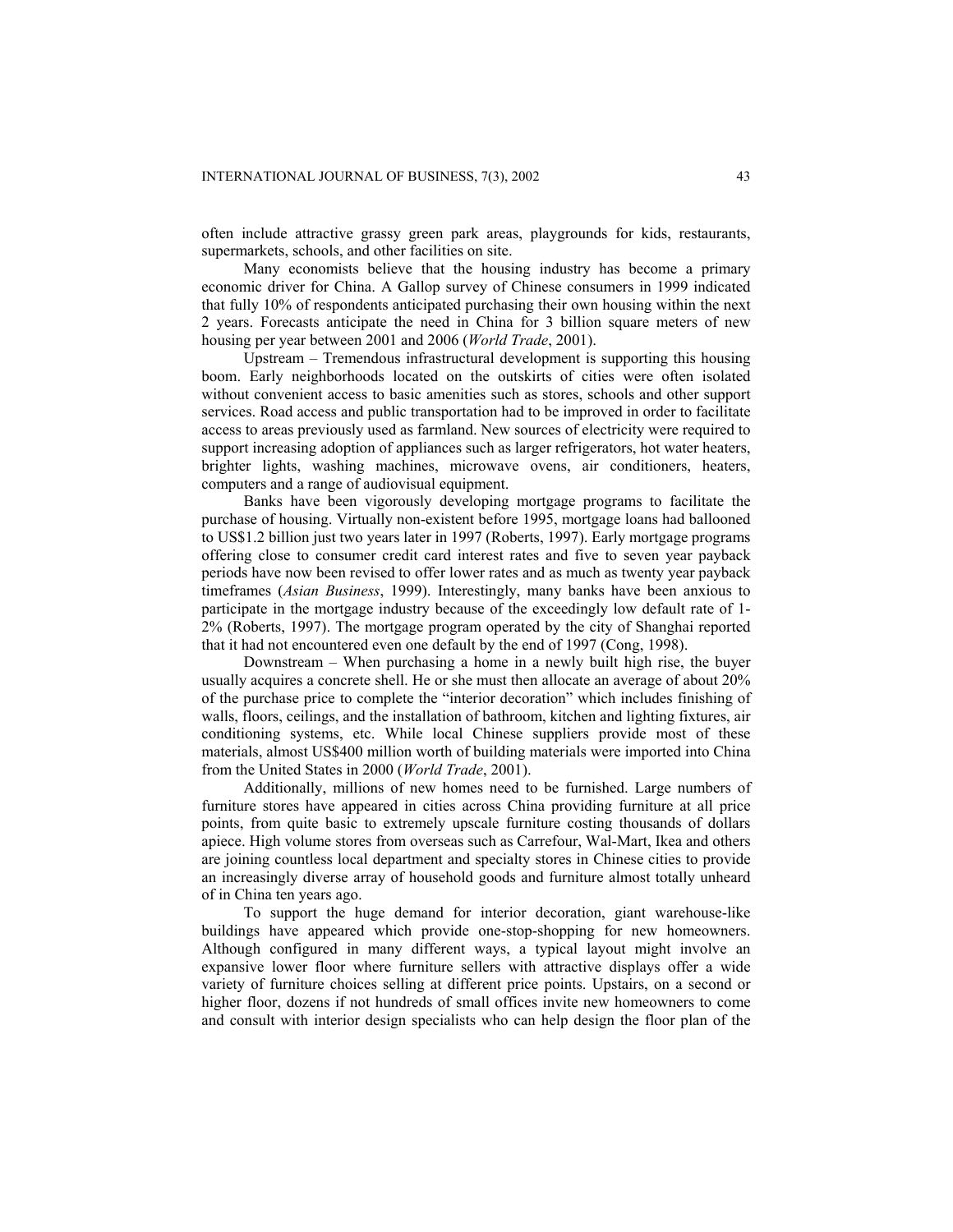residence and specify the materials and fixtures to be used as the home is finished. Suppliers of fixtures, flooring, wall materials, paint, etc. are located with displays on the same floor so that a complete plan can be developed in the one location.

For homebuyers on a budget, numerous vendors have set up shop in small storefronts or even makeshift shacks near the housing developments. Here, the do-ityourselfer can come to buy any imaginable building material or product, from toilet fixtures, piping and sinks, to wood panels, doors and frames. Local workers can then be hired to assist with the completion of the home's remodeling or initial interior decoration.

The above is just a sampling of the many industries that simultaneously signal new sophistication, new opportunities and new problems in the Chinese market. Widespread adoption of mobile phones increases communication options and accessibility for many people even as it siphons off significant amounts of disposable income that might better be used on other family priorities. Automobiles offer personal freedom and travel flexibility even as they contribute to traffic congestion, noise and pollution. Private ownership of housing provides expanded and enhanced living conditions even as it adds to commuting hassle, urban sprawl and increased energy useage.

The point of this paper is less to celebrate these changes than to call attention to the fact that they are taking place. With the depth and breadth of these changes, China joins the legions of other countries around the world that are attempting to strike the appropriate balance between improvements in material standard of living, quality of life, environmental responsibility, and a sustainable model of development. Successful interaction with China on the part of others will depend on an appreciation and respect for this new reality.

## **IV. THE NEXT BIG THING: WORLD-CLASS CHINESE BRANDS**

While part of the story of China's economic transformation has been the increasingly successful and extensive participation of international companies, a less widely acknowledged development is the emergence of world-class Chinese companies. These companies are beginning to establish and invest in the development of their own brands, which are well regarded in China, and beginning to appear beyond Chinese borders in international markets.

Chinese companies such as Haier, Legend, Konka, TCL and Huawei are increasingly respected for product quality and sophisticated design and marketing capability that will allow them to successfully compete against global competitors in global markets. Konka for instance manufactured 6 million televisions in 1999 and received a design award in the United States for its product line (Washington Post, 2000). The company has established U.S.-based development centers in Silicon Valley (*Journal of Japanese Trade and Industry*, 2001). Legend Computer has become the largest PC seller in China and is extending the breadth of its product line to include a variety of peripherals and PDAs. It is already establishing a favorable brand reputation in regional Asian markets and may soon seek to establish a presence outside of Asia. When the Chinese company Huawei exhibited its high technology wares at the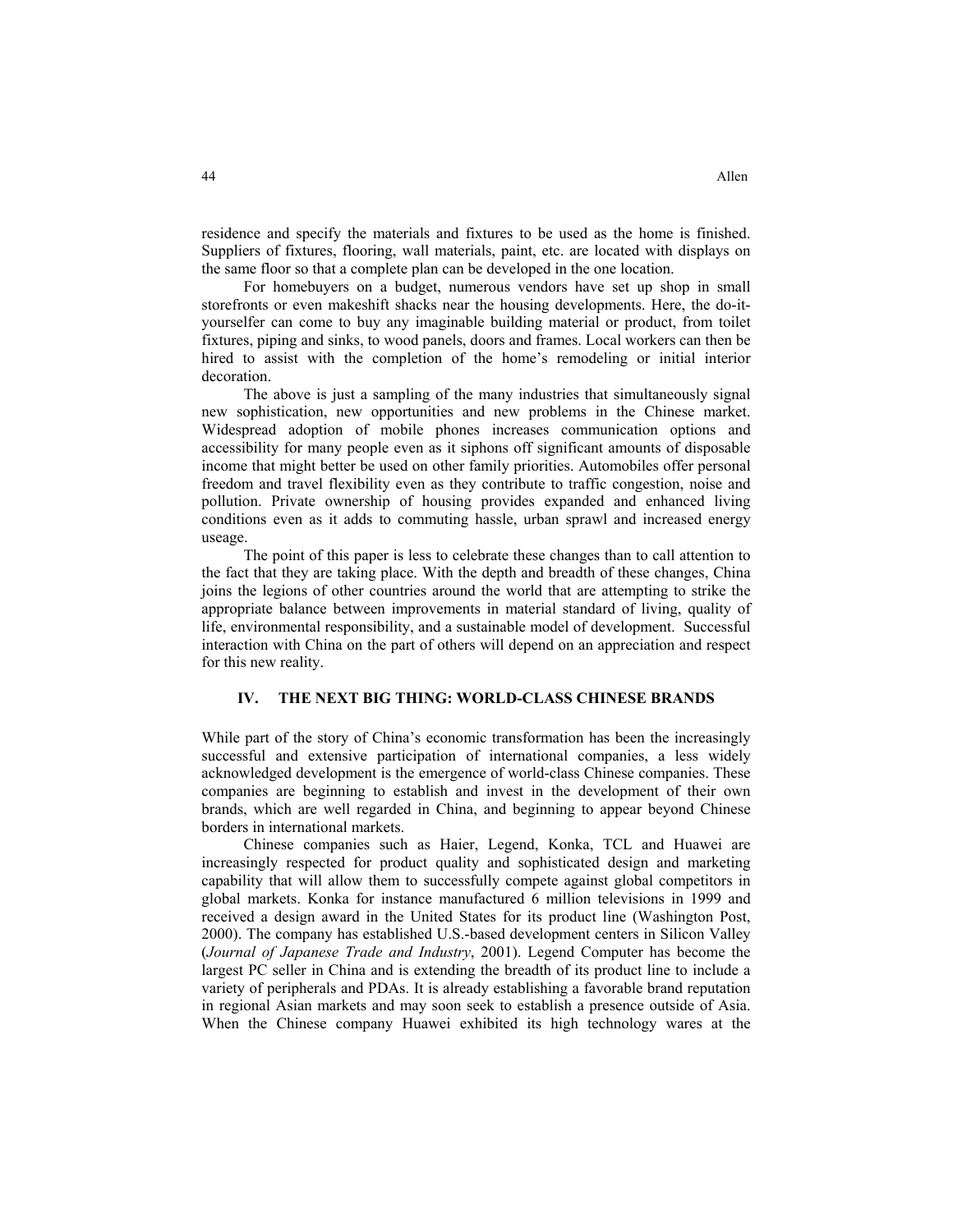International Telecommunication Union's trade fair in Geneva, attendees expressed shock that "this sort of stuff was being made in China" (Gilley, 2001).

In industry after industry, China is demonstrating the capacity to rely on local capability to compete effectively in emerging fields of high technology. In aerospace, China is engaged in an aggressive manned space program, which could result in a manned flight as early as 2002 (Lawrence and Dhume, 2000). In biotech, Chinese scientists joined an elite group of researchers (largely from industrialized countries) to participate in the human genome project (Murphy, 2001). With substantial chip manufacturing already under way in China, some believe that China could have the capability of advanced chip manufacture within five or six years (Saywell, 2000). Even city governments are becoming known for their ability to compete. A report in Taiwan recently expressed concern that the level of responsiveness, facilities and service offered to attract businesses to Shanghai were exceeding those offered by cities in Taiwan (China Post, 2001).

Setting the pace for this growing set of world-class Chinese companies and capabilities is the white goods and diversified electronics and telecommunications manufacturer, Haier, now present in all regions of the world.

# **A. Emerging Global Powerhouse**

Haier began as a typical government-owned enterprise when the eastern port city of Qingdao opened up their "Qingdao General Refrigerator Factory." Originally, operating in an undistinguished mode, the arrival of Mr. Zhang Ruimin as managing director in 1986 changed the fortunes of the company. Although he had risen through the city government ranks as a government bureaucrat, he was known as an admirer of Western management theory and was widely read in the management literature.

Disappointed with the plant's production quality, shortly after his arrival he pulled more than seventy poorly built refrigerators off the line and ordered employees to smash them to pieces with sledgehammers. This, he said, should be a reminder that the plant would never again ship low quality product.

Today, Haier has emerged as a symbol of the new China. Claiming an average growth rate of 80% annually over the past 15 years and enjoying sales of just under US\$5 billion in the year 2000 (ChinaProducts.com 2001), Haier is now the  $6<sup>th</sup>$  largest appliance manufacturer in the world (Haier, 2001). With over 9000 different products spanning over 40 product categories, Haier produces everything from refrigerators and washing machines to mobile phones and flat screen televisions.

#### **1. Research and Development and Learning**

Haier's success involves a strong focus on learning and development. Early in its history, Haier joined up with a German partner and gained new product and manufacturing expertise from that relationship. To this day, Haier's name and their logo (two kids holding hands, one Caucasian and one Chinese) reflect the importance of that early relationship.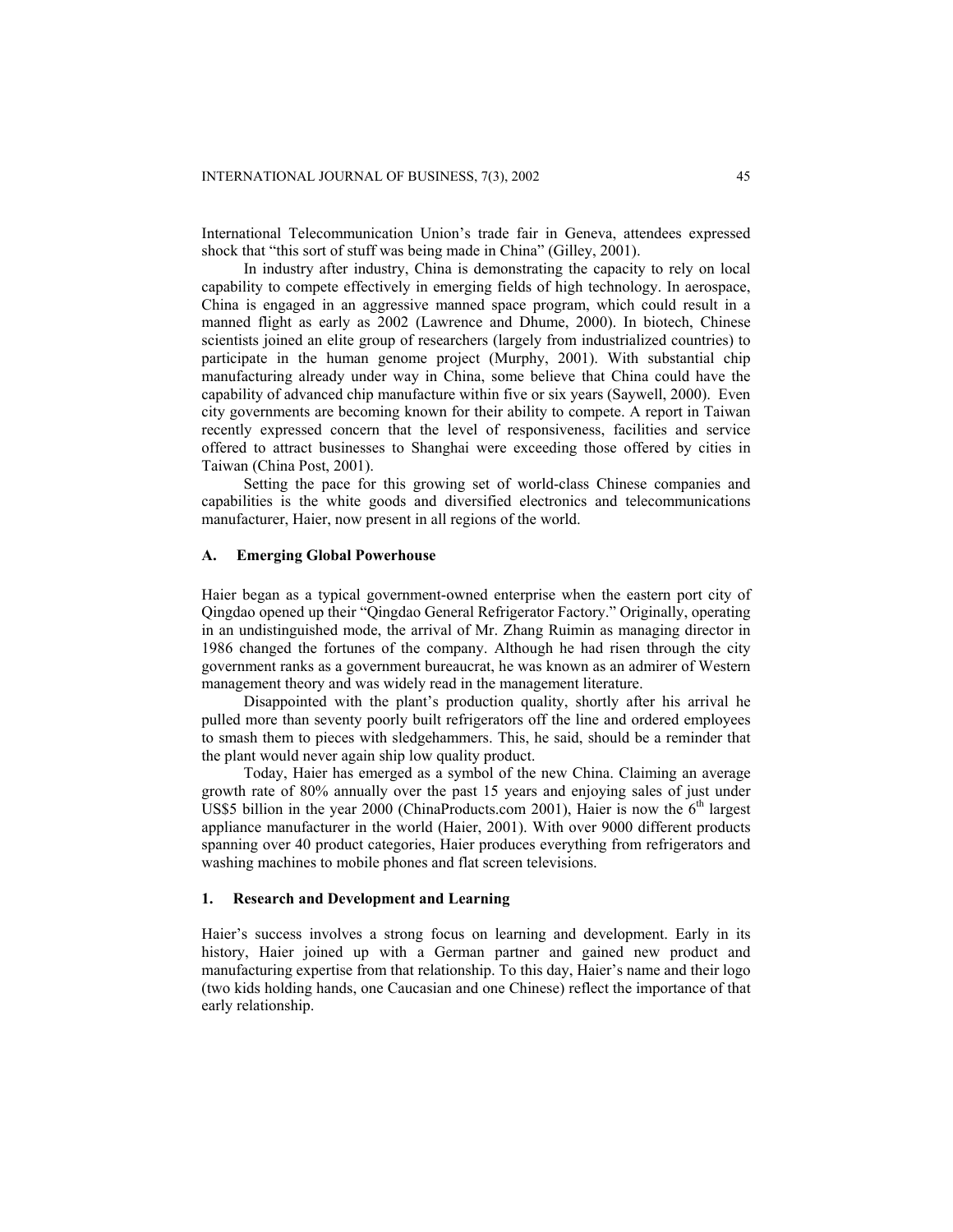The Haier home web page states that the company is, on average, applying for and receiving about 1.8 international patents per day as they continue their pursuit of continuous improvement and strong investment in research and development. Haier, in partnership with a Hong Kong partner holds the patent to the smallest mobile phone in the world (weighing 2.8 grams). Haier states that its current research and development budget is US\$100 million (Haier, 2001).

Haier's dedication to innovation and quality is legend. In one instance, Haier managers heard that many of their washing machines were clogging with dirt and debris in some rural areas of China. Sending customer service representatives out into the field, they discovered that people were trying to use their washing machines to wash farm produce. In response, engineers back in the labs developed a line of washing machines that had among other features a "produce cycle" that allowed the rural farmers to successfully use the machine for washing vegetables as well as clothes.

#### **2. Global Expansion**

In recent years, Haier has expanded its market focus to embrace global markets and now has a presence in 160 nations (Landler, 2000). In countries from South Africa to the United States, Haier branded products are featured with greater prominence. In the U.S., popular retail outlets including Walmart, Target, and Best Buy carry Haier brand name products.

To support their U.S. sales and to gain further market responsiveness, Haier opened its first U.S. based manufacturing operation in South Carolina. This US\$30,000,000 plant employs and trains American workers to build small, high quality refrigerators. Today, with two of the top five best selling small refrigerators, Haier controls over 25% of the small refrigerator market in the U.S. (Landler, 2000).

#### **3. Local Responsiveness**

Even at this relatively early stage of global expansion, Haier is examining differences between markets in various areas of the world in order to best serve local market needs. Out of this examination has come a broad concept of how refrigerators are viewed and can be positioned in each market. For many regions of the world, Haier has developed a slogan or theme that captures the way Haier plans to address the market. A sign in Haier's head office reads: "For Europe – solemn and elegant. For Africa – economical and practical. For Japan – the pet of the supermarket. For America – generous and imposing" (*Washington Post*, 2000).

As Haier looks toward the future, CEO, Zhang and his team are convinced that the best way to protect profitability in their home market is to build strong capacity to compete in the broader international market. Haier is not alone. Over the coming decade, the world will get to know a growing set of MNCs emerging from the new China.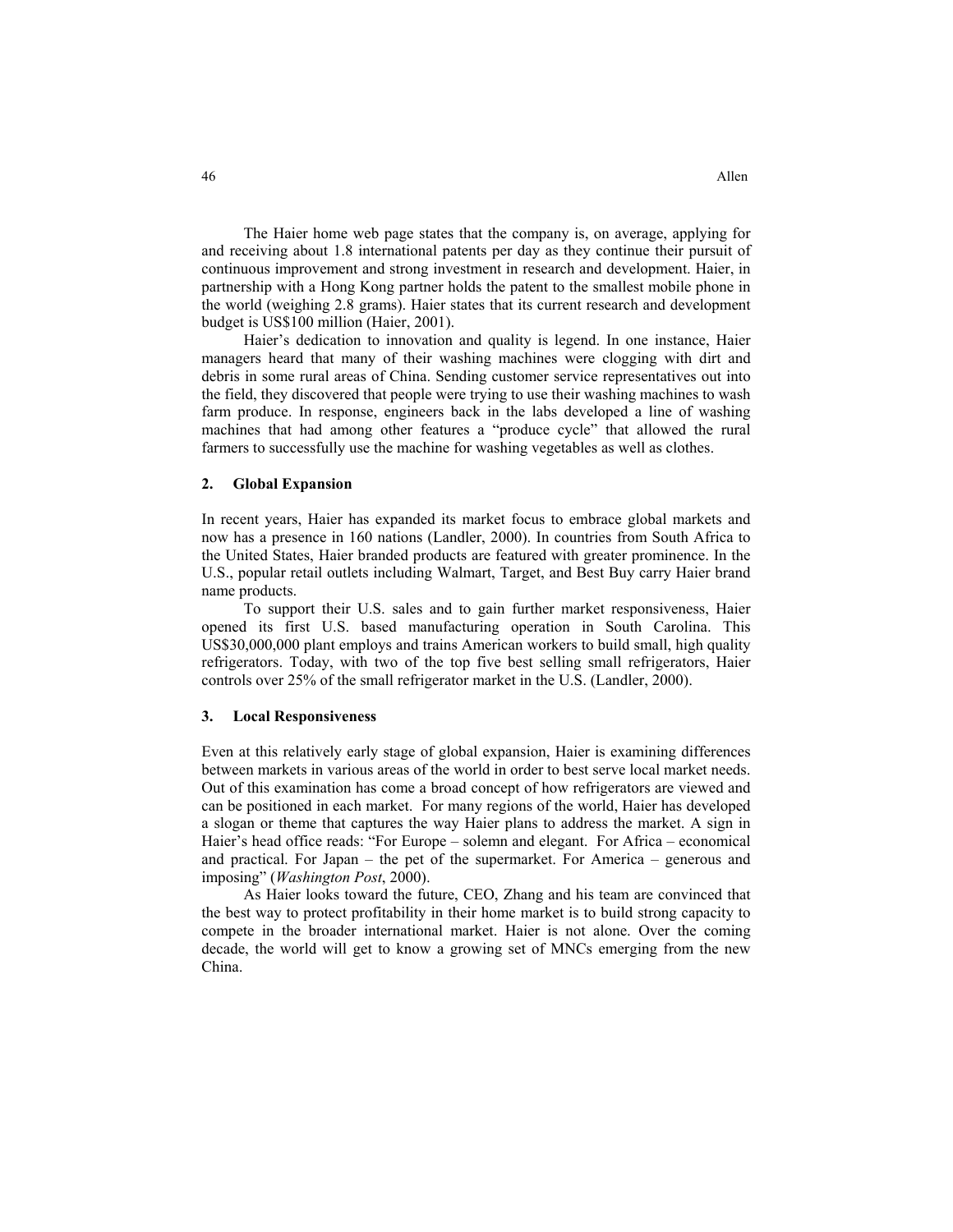# **V. BUSINESS LEADERSHIP IN THE NEW CHINA**

Education and the development of people are key themes in the new China. Need for MBAs in the rapidly growing enterprises in the private and public sector is estimated to exceed 350,000 (Qiu, 1999). As a result, demand for the MBA and investment in management training on the part of companies and individuals is enormous.

So far, the capacity of Chinese Universities to graduate MBAs remains very small. In 1996, only about 26 programs were authorized by China's State Education Commission to offer the MBA degree involving a total capacity to graduate about 1,000 MBA students. Since that time, the number of authorized universities has been doubled and programs were expanded to admit 5,000 students by 2000.

International participation in the granting of MBAs to Chinese students has been growing as well. The most popular approach has simply been to recruit Chinese students to U.S., European and other universities. However, in the case of the U.S., this option has been severely curtailed by the limited number of student visas the U.S. government is willing to grant Chinese students.

On-ground programs have been established by foreign entities as well. The most prominent program to-date is a joint venture between the EU and the Shanghai city government known as the China European International Business School. With a main building located in the rapidly developing Pudong district of Shanghai, the school offers a variety of MBA and Executive MBA training in Shanghai and at a number of remote locations around the country.

Other schools from Europe and the U.S. have become involved in different ways. Most have engaged in joint ventures with local universities or helped companies and government agencies establish in-house training capacity.

The environment of the new China is honing the skills of a new class of business leaders. World-class leadership is rapidly emerging out of international and local Chinese companies alike. Haier's Zhang Ruimin, for instance, has been recognized as one of the top executives in the world by the *Financial Times* and has been referred to as "the Jack Welch of China" (Landler, 2000). Other corporate heroes will emerge from Chinese companies in the years to come contributing their skill, perspective and leadership to the solution of business, economic and other challenges that China will face in the years ahead.

#### **VI. CONCLUSION**

China has changed much more quickly in the past 20 years than perhaps any other country in the world. As such, much of the conventional wisdom and stereotypes involving China must be reexamined and updated. While much of the world continues to focus on the "old" China, a "new" China has emerged and is too often ignored. The result is rhetoric and interaction involving China that is obsolete and increasingly counterproductive.

While both Chinas continue to exist, the new China must be acknowledged, understood and engaged as a co-equal partner even as the "old" China remains involved and is not left behind. In this regard, countries that have strong economic ties with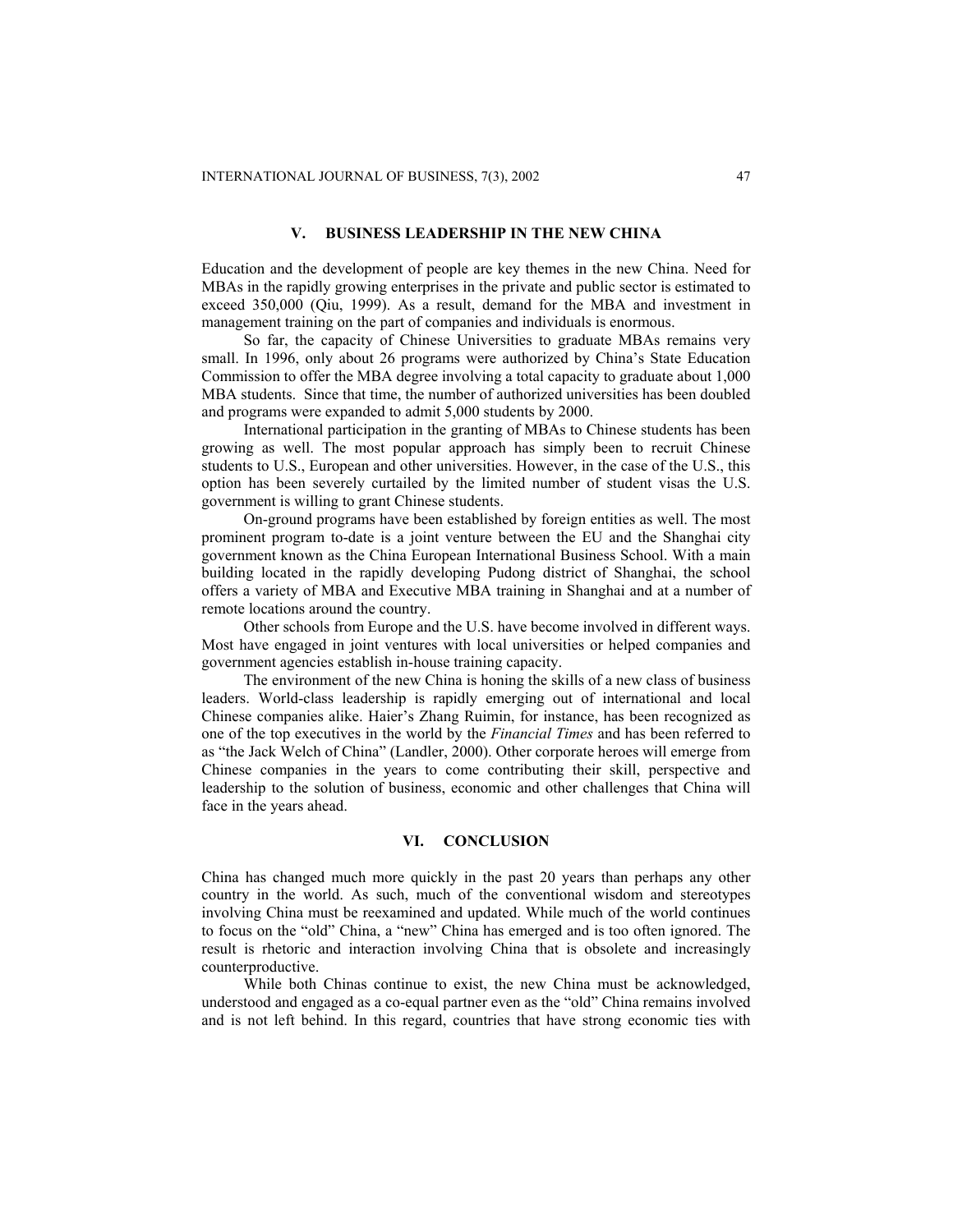China such as Taiwan and the U.S. have an opportunity to set the tone. A productive relationship based on recognition of the new China can pave the way for a productive relationship between China and the entire world.

#### **ACKNOWLEDGMENT**

This paper was originally presented as: "Partners in Business: Paving the Way for Expanded Collaboration Between China, Taiwan and the United States" at The Changing Triangle: Conference on the future of U.S., China and Taiwan, St Louis, MO, April 21, 2001.

#### **REFERENCES**

- Allen, Douglas, Burgoyne, John and Wirtzfeld, Jeff, 1996, "IBM-China A,B and C," unpublished case study, University of Denver.
- *Asian Business*, 1999, "Shifting the Burden," v35n7, July.
- *Asian Business*, 2001, "Calling China," July.
- Boeing, 2000, "The Boeing Company and China," [www.boeing.com/companyoffices/](http://www.boeing.com/companyoffices/) aboutus/boechina.html
- *China Daily*, 2000, "China's GDP to Top Historic US\$1,000 Billion this Year," November 27.
- China Handbook Series Editorial Committee, 1983, *Education and Science*, Foreign Languages Press, Beijing.

*China Post*, 2001, "Shanghai Wows Taiwan Companies with Service," April 4.

- Chinaproducts.com, 2001, www.chinaproducts.com/content/contf1798.phtml
- *CIA World Factbook China*, 2000.
- Cong, Jonson Cheng, 1998, "A Booming Housing Mortgage Market in Shanghai," *Housing Finance International*, v12n3, March.
- Consulate General of the People's Republic of China in Houston, 2000, "Undergrowth of China's Automobile Industry," November 23. [www.chinahouston.org/](http://www.chinahouston.org/) news/20001122200210.html
- Firmin, James L., 2001, "The Renovation Alternative for Home Ownership in China," *Journal of Housing and Community Development*, 58:2, March/April.
- Gilley, Bruce, 2000, "Huawei's Fixed Line to Beijing," *Far Eastern Economic Review*, Dec. 28.
- Gilley, Bruce; Lawrence, Susan V.; and Holland, Lorien, 1999, "Free-For-All in China," *Far Eastern Economic Review*, November 25.
- Haier, 2001, Haier America Home Page: http://www.haieramerica.com
- *Journal of Japanese Trade and Industry*, 2001, "Asia's Emerging Local Household Appliance Industry," Japan Economic Foundation, Jan/Feb.
- Landers, Peter, 1999, "Long, Hard Road," *Far Eastern Economic Review*, April 8.
- Landler, Mark, 2000, "In China, a Management Maverick Builds a Brand," *New York Times*, July 23.
- Lawrence, Susan V. and Dhume, Sadanand, 2000, "Blasting Off," *Far Eastern Economic Review*, Aug. 3.